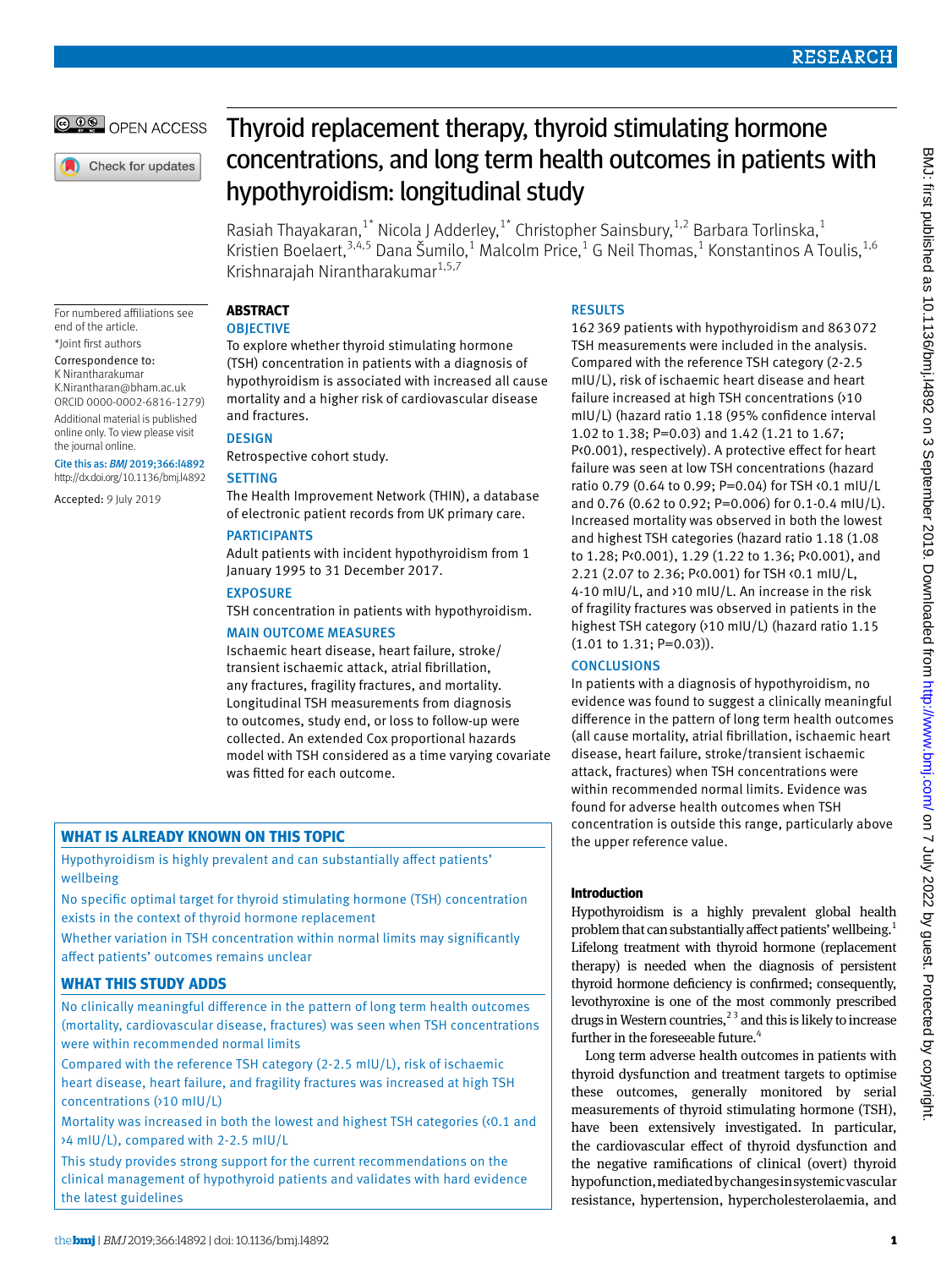accelerated atherosclerosis, are well documented.<sup>5 6</sup> One of the targets for treatment with thyroid hormone replacement is to reverse such adverse effects. Current guidelines in Europe and the US recommend that replacement therapy should be aimed at resolving symptoms and achieving "normalisation" of TSH. $78$ However, no specific optimal target for TSH exists in the context of thyroid hormone replacement. This uncertainty is reflected in the guidelines proposed by the American Thyroid Association Task Force and the statement issued by the British Thyroid Association Executive Committee, which suggest a wide range for TSH, 0.4-4.0 mIU/L, as an indication for optimal replacement,<sup>7 8</sup> after emphasising the scarcity of relevant evidence. TSH concentrations in this wide target range may be achieved by different doses of levothyroxine. However, from a physiological standpoint, a continuum of effects may plausibly occur across the spectrum of normal TSH concentrations<sup>9</sup>; the same human heart might behave differently at a pace dictated by a TSH concentration of 0.4 mIU/L compared with one of 4 mIU/L, both of which are considered normal. Evidence indicates that TSH and circulating thyroid hormone concentrations are quite tightly regulated on an individual basis, $10$  but determining an individual's set point is not part of routine clinical practice, and replacement treatment is generally targeted in a wide reference range.

Although age specific TSH targets may be considered, especially in the context of high cardiovascular risk, $^7$  this strategy is based on the findings of studies in euthyroid or subclinically hypothyroid people. However, patients with hypothyroidism need a higher concentration of serum free thyroxine to achieve a normal TSH concentration compared with euthyroid controls.11 Consequently, a hypothyroid patient receiving thyroid replacement therapy and a euthyroid patient with comparable TSH concentrations are not expected to have comparable circulating free thyroxine concentrations. The same is true of free triiodothyronine concentrations in patients who have had total thyroidectomy.12 Therefore, any extrapolations on the association between optimal TSH concentrations and cardiovascular outcomes in patients receiving thyroid replacement therapy based on studies in euthyroid patients should be treated with caution, as serum free thyroxine and free triiodothyronine concentrations (relevant to cardiovascular physiology) may differ significantly between the two groups.

Moreover, in primary studies in euthyroid or subclinically hypothyroid patients, $13$  and in the related meta-analyses and reviews,  $^{14\text{-}20}$  thyroid function testing was done only at baseline. The potential therefore exists for misclassification bias in all estimates to date as a result of established and anticipated changes in thyroid hormone production over the life course of a patient, as well as instances of transient thyroid dysfunction (such as non-thyroidal illness or following the hyperthyroid phase of a painless thyroiditis). A person classified as euthyroid at baseline might go on to develop hypothyroidism, overt or subclinical, whereas those classified as subclinically hypothyroid might be found to be euthyroid on follow-up thyroid function testing.

Similar limitations affect studies assessing the association between thyroid dysfunction and risk of fracture,  $21 \frac{22}{2}$  and whether variation in TSH concentration within normal limits may significantly affect the skeleton or whether any effect is insignificant in clinical terms (fracture risk remains unaffected) remains unclear. This is further challenged by evidence suggesting that free thyroxine concentrations are the main driver of the above clinical outcomes.<sup>23 24</sup>

The aim of this study was to explore whether TSH concentration is associated with an increased risk of cardiovascular diseases, mortality, and fractures in patients with a diagnosis of hypothyroidism. We treated TSH as a time varying covariate to account for variation in TSH concentration over time within individuals.

#### **Methods**

#### Data source

We extracted data from The Health Improvement Network (THIN) database, an unobtrusive medical data collection scheme that collects anonymised information on patients from UK general practices that use Vision electronic medical records software. THIN contains data for approximately 15 million patients registered with 787 practices. The database consists of coded information on patients' characteristics, drug prescriptions, diagnoses, consultations, and diagnostic test results. $25$ 

#### Study design

This was a retrospective cohort study. The study period was 1 January 1995 to 31 December 2017.

#### Study population

To ensure high data quality, general practices were eligible for inclusion in the study from 12 months after the latest of the practice acceptable mortality reporting date (a measure of data quality)<sup>26</sup> and the date on which the practice began using electronic medical records. We included adults aged 18 years or above with a diagnosis of hypothyroidism; diagnosis was ascertained by a record of a clinical (Read) code. For each of the outcomes, we excluded patients with a record of that outcome at baseline. We also excluded patients without at least one measurement of TSH concentration after the diagnosis of hypothyroidism.

Patients were eligible for inclusion one year after joining the practice. To mitigate immortal time bias, we included only patients with an incident (new) record of hypothyroidism after the patient became eligible to join the study. The index date was the date of an incident record of a diagnosis of hypothyroidism. For each outcome, we followed patients from the index date until the earliest of the following events (exit date): patient died, last data collection from the practice, patient left the practice, patient diagnosed as having outcome, or study end date.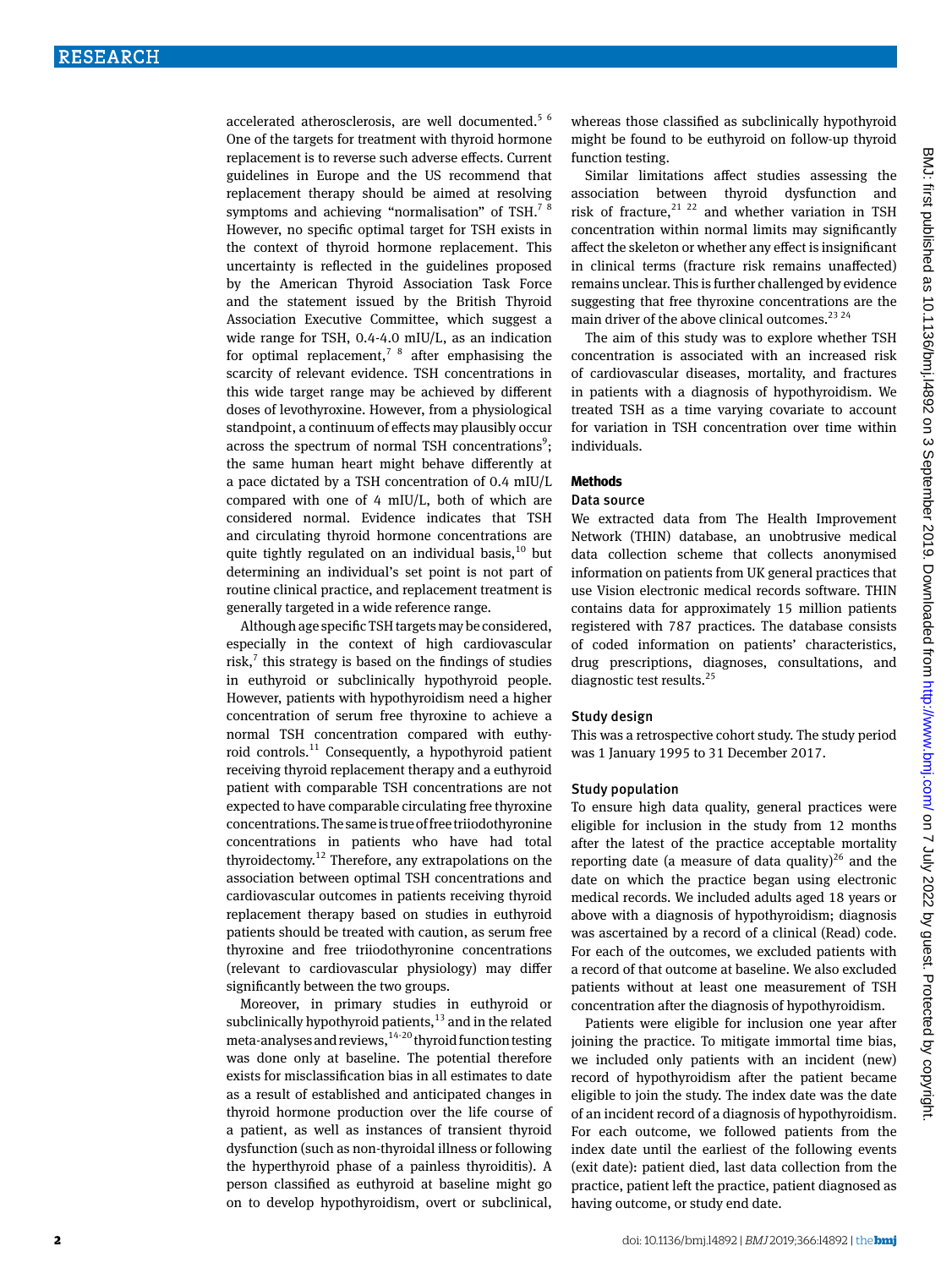#### Exposure, outcomes, and covariates

The exposure was TSH concentration in patients with hypothyroidism. The primary outcomes were incidences of cardiovascular diseases, including ischaemic heart disease, heart failure, and stroke/ transient ischaemic attack. Secondary outcomes were incidences of mortality, atrial fibrillation, all fractures, and fragility fractures. We considered fractures of the spine, hip, distal radius, and humerus to be fragility fractures. We used relevant clinical (Read) codes to define outcomes; these codes have been validated in several studies. In the UK, GPs are required to maintain a mandatory register of patients with ischaemic heart disease, heart failure, stroke/transient ischaemic attack, and atrial fibrillation as part of the Quality and Outcomes Framework; these diagnoses are therefore well recorded in primary care. Mortality data and clinical codes for cardiovascular diseases in THIN have been previously validated.<sup>27-29</sup>

Covariates included in the models were sex, age, socioeconomic status (measured using fifths of Townsend deprivation), $30$  smoking status (smoker/ non-smoker), body mass index, prescription for lipid lowering drug, diabetes, hypertension, and prescription for thyroxine as recorded at baseline. We categorised body mass index  $(kg/m<sup>2</sup>)$  as less than 25 (normal weight), 25-30 (overweight), and above 30 (obese).

We treated TSH as a time varying covariate measured annually. For patients with multiple TSH values recorded within a single year, we used the mean value. We treated TSH concentration as a categorical variable to explore clinically meaningful thresholds: below 0.1, 0.1-0.4, 0.4-1, 1-1.5, increasing increments of 0.5 up to 4, and then 4-10 and >10 mIU/L. We defined TSH categories after reviewing the literature and consulting clinical experts. To explore variation within the usual normal limits, we selected increments of 0.5 mIU/L so that resulting TSH categories did not cross the reported individual reference range for  $TSH$ , <sup>31</sup> We selected TSH concentrations above 10 mIU/L and below 0.1 mIU/L as the thresholds for unequivocal diagnosis of overt hypothyroidism and hyperthyroidism respectively. We assumed the remaining categories (TSH 0.1- 0.4 and 4-10 mIU/L) to include subclinical thyroid dysfunction, serving both ease of interpretation and biological plausibility.

#### Missing data

We replaced missing values for the annual (time varying) TSH concentration by carrying forward the last recorded observation. $32-34$  To assess the accuracy of this approach in reproducing missing data, we validated imputed/carried forward values against observed values by using the following method: for each year, we calculated the mean of all observed TSH values and the mean of all imputed TSH values; we then plotted observed mean yearly TSH and imputed mean yearly TSH (with upper and lower confidence limits) against follow-up year to check that observed mean values fell within the confidence interval for

imputed mean values, thereby ensuring that the imputed data were representative of the original study dataset. In addition, we did a sensitivity analysis for the mortality outcome by using multiple imputation to impute missing TSH values; covariates used in the imputation were sex, age, body mass index, fifth of Townsend deprivation, smoking status, diabetes, hypertension, and levothyroxine prescription (supplementary methods 1). We treated missing values for other covariates (body mass index, smoking status, and fifth of Townsend deprivation) as a separate missing category for each variable.<sup>35</sup>

#### Analysis

We used extended Cox proportional hazards models to estimate hazard ratios and their corresponding 95% confidence intervals for each outcome (supplementary methods  $2$ ).<sup>36</sup> For each of the seven outcomes (ischaemic heart disease, heart failure, stroke/transient ischaemic attack, atrial fibrillation, all fractures, fragility fractures, and mortality), the Cox proportional hazards model was adjusted for the following baseline covariates: age, sex, body mass index, smoking status, fifth of Townsend deprivation, prescription for lipid lowering drug, diabetes, hypertension, and prescription for levothyroxine. For mortality, the model was also adjusted for Charlson comorbidity index. We considered TSH as a categorical time varying covariate. We calculated hazard ratios for each TSH category compared with the reference category (2-2.5 mIU/L) to investigate the incremental change in risk of cardiovascular diseases or fractures. We did subgroup analyses by age group (≤65 years and >65 years) and sex. We used R 3.4.1 for all analyses.

#### Patient and public involvement

No patients were involved in setting the research question or the outcome measures, nor were they involved in developing plans for dsign or implementation of the study. No patients were asked to advise on interpretation or writing up of results. Dissemination of the findings to participants is not possible owing to the use of an anonymised dataset.

#### **Results**

The study population included 162 369 patients with hypothyroidism; we excluded 1930 patients with a baseline TSH measurement only and no subsequent measurement. The remaining 160 439 included patients contributed a total of 1 073 038 person years, with a median follow-up of 6 years (supplementary table A); 23.2% (n=37 226) of patients were men, and 76.8% (n=123 213) were women. The mean age of patients at the time of diagnosis of hypothyroidism was 58.43 (SD 17.15) years. A total of 863 072 TSH measurements were collected for the analysis.

Table 1 shows baseline characteristics of patients with hypothyroidism for each of the seven outcomes (ischaemic heart disease, heart failure, stroke/ transient ischaemic attack, atrial fibrillation, all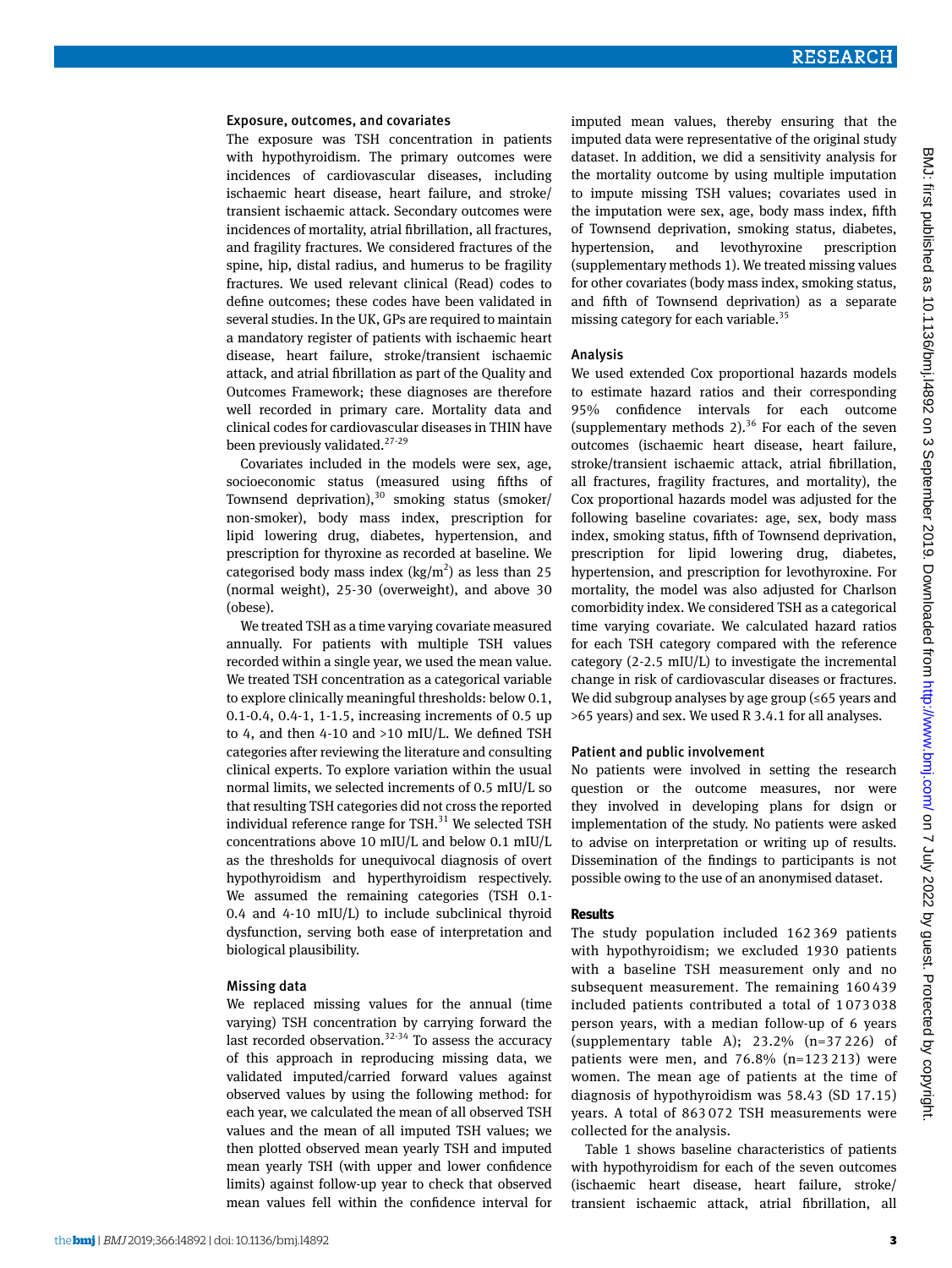fractures, fragility fractures, and mortality). The number of patients included in the analysis for each of the outcomes varies slightly, as patients with a record of the outcome at baseline were excluded.

#### Cardiovascular diseases

Table 2 shows the number of patients who developed each of the outcomes. Incidence rates were higher in men than in women.

After adjusting for potential confounders, we found a statistically significant increase in risk of ischaemic heart disease and heart failure at high TSH concentrations (>10 mIU/L) compared with the reference category (2-2.5 mIU/L) (hazard ratio 1.18 (95% confidence interval 1.02 to 1.38; P=0.03) and 1.42 (1.21 to 1.67; P<0.001), respectively (fig 1 and supplementary tables B and C). This was not the case for stroke/transient ischaemic attack; however, the risk was marginally reduced at TSH concentrations of 3-3.5 mIU/L (hazard ratio 0.86 (0.75 to 0.99; P=0.04) and 4-10 mIU/L (0.90 (0.80 to 1.00; P=0.05)) (fig 1 and supplementary table D). At low TSH concentrations (<0.4 mIU/L), no association with ischaemic heart disease or stroke/transient ischaemic attack was

present, but we observed a protective effect for heart failure (hazard ratio  $0.79$  (0.64 to  $0.99$ ; P=0.04) for TSH <0.1 mIU/L and 0.76 (0.62 to 0.92; P=0.006) for 0.1-0.4 mIU/L).

In the adjusted model, we observed no association between risk of atrial fibrillation and the lowest or highest TSH categories. However, we found a marginal protective effect at TSH concentrations of 0.1-0.4 mIU/L (hazard ratio 0.86 (0.74 to 1.00; P=0.05) (fig 1 and supplementary table E).

We obtained similar results in age  $(≤65$  and >65 years) and sex stratified analyses (supplementary tables B-E). The association between the highest TSH concentration and increased risk of heart failure persisted in all subgroups, whereas the association with increased risk of ischaemic heart disease remained significant only in patients aged 65 years or under. The association between the lowest TSH categories and reduced risk of heart failure remained significant only in women and patients aged over 65 years. The protective effect on stroke/transient ischaemic attack of TSH concentrations of 3-10 mIU/L was evident only in women and patients aged over 65 years. TSH below 0.4 mIU/L was protective for atrial fibrillation

Table 1 | Baseline characteristics of patients with hypothyroidism included in each of the seven analyses. Values are numbers (percentages) unless stated otherwise

| stated otherwise                                                                    |                  |                                      |                            |                                            |                                      |                                               |                  |
|-------------------------------------------------------------------------------------|------------------|--------------------------------------|----------------------------|--------------------------------------------|--------------------------------------|-----------------------------------------------|------------------|
| Characteristic                                                                      | $IHD(n=145161)$  | <b>Heart failure</b><br>$(n=155210)$ | Stroke/TIA<br>$(n=152624)$ | <b>Atrial fibrillation</b><br>$(n=151651)$ | <b>All fractures</b><br>$(n=129778)$ | Fragility fractures Mortality<br>$(n=146775)$ | $(n=160439)$     |
| Age (years):                                                                        |                  |                                      |                            |                                            |                                      |                                               |                  |
| Mean (SD)                                                                           | 56.8(16.8)       | 57.7 (16.9)                          | 57.5 (16.9)                | 57.3 (16.8)                                | 57.8 (16.8)                          | 57.8 (16.8)                                   | 58.4(17.1)       |
| Median (IQR)                                                                        | 56.4 (44.5-69.2) | 57.7 (45.4-70.6)                     | 57.4 (45.2-70.4)           | 57.2 (45.1-69.9)                           | 57.7 (45.5-70.6)                     | 57.7 (45.5-70.6)                              | 58.4 (45 9-71.6) |
| Male sex                                                                            | 30 273 (20.9)    | 34861 (22.5)                         | 34354 (22.5)               | 33222 (21.9)                               | 28862 (22.2)                         | 34429 (23.5)                                  | 37 226 (23.2)    |
| Follow-up period (years):                                                           |                  |                                      |                            |                                            |                                      |                                               |                  |
| Mean (SD)                                                                           | 6.6(4.4)         | 6.7(4.4)                             | 6.6(4.4)                   | 6.6(4.4)                                   | 6.5(4.4)                             | 6.6(4.4)                                      | 6.7(4.4)         |
| Median (IQR)                                                                        | $6(-10)$         | $6(3-10)$                            | $6(3-10)$                  | $6(3-10)$                                  | $6(3-9)$                             | $6(3-10)$                                     | $6(3-10)$        |
| Townsend fifth:                                                                     |                  |                                      |                            |                                            |                                      |                                               |                  |
| $\mathbf{1}$                                                                        | 31853 (21.9)     | 33758 (21.8)                         | 33 197 (21.8)              | 32814 (21.6)                               | 28 417 (21.9)                        | 31941 (21.8)                                  | 34741 (21.7)     |
| $\overline{2}$                                                                      | 28 315 (19.5)    | 30 207 (19.5)                        | 29710 (19.5)               | 29 4 4 4 (19.4)                            | 25 197 19.4)                         | 28 533 (19.4)                                 | 31 185 (19.4)    |
| $\overline{3}$                                                                      | 27 481 (18.9)    | 29414 (19.0)                         | 28 956 (19.0)              | 28715 (18.9)                               | 24 5 89 (18.9)                       | 27 839 (19.0)                                 | 30 446 (19.0)    |
| 4                                                                                   | 23 118 (15.9)    | 24 903 (16.0)                        | 24 5 26 (16.1)             | 24 459 (16.1)                              | 20729 (16.0)                         | 23 559 (16.1)                                 | 25 882 (16.1)    |
| 5                                                                                   | 15723 (10.8)     | 17067 (11.0)                         | 16660 (10.9)               | 16769 (11.1)                               | 13 996 (10.8)                        | 16 022 (10.9)                                 | 17740 (11.1)     |
| Missing                                                                             | 18671 (12.9)     | 19861 (12.8)                         | 19575 (12.8)               | 19450 (12.8)                               | 16850 (13.0)                         | 18881 (12.9)                                  | 20445 (12.7)     |
| Body mass index:                                                                    |                  |                                      |                            |                                            |                                      |                                               |                  |
| <25                                                                                 | 46076 (31.7)     | 48831 (31.)                          | 47736 (31.3)               | 47 484 (31.3)                              | 40848 (31.5)                         | 45 697 (31.1)                                 | 50309 (31.4)     |
| $25 - 30$                                                                           | 43055 (29.7)     | 46819 (30.2)                         | 45 924 (30.1)              | 45 652 (30.1)                              | 39061 (30.1)                         | 44 347 (30.2)                                 | 48476 (30.2)     |
| $>30$                                                                               | 38029 (26.2)     | 40 971 (26.4)                        | 40 660 (26.6)              | 40 241 (26.5)                              | 34015 (26.2)                         | 39 160 (26.7)                                 | 42414 (26.4)     |
| Missing                                                                             | 18001(12.4)      | 18 5 8 9 (12.0)                      | 18 304 (12.0)              | 18274 (12.1)                               | 15854 (12.2)                         | 17571 (12.0)                                  | 19 240 (12.0)    |
| Smoking:                                                                            |                  |                                      |                            |                                            |                                      |                                               |                  |
| Non-smokers                                                                         | 116590 (80.3)    | 125 160 (80.6)                       | 123 215 (80.7)             | 121872 (80.4)                              | 104872 (80.8)                        | 118486 (0.7)                                  | 129774 (80.9)    |
| Smokers                                                                             | 22934 (15.8)     | 24 217 (15.6)                        | 23621 (15.5)               | 24038 (15.9)                               | 19738 (15.2)                         | 22684 (15.5)                                  | 24638 (15.4)     |
| Missing                                                                             | 5637 (3.9)       | 5833 (3.8)                           | 5788 (3.8)                 | 5741 (3.8)                                 | 5168 (4.0)                           | 5605 (3.8)                                    | 6027 (3.8)       |
| Drugs:                                                                              |                  |                                      |                            |                                            |                                      |                                               |                  |
| Baseline levothy oxine                                                              | 118597 (81.7)    | 126926 (81.8)                        | 124760 (81.7)              | 124 205 (81.9)                             | 106 226 (81.9)                       | 120046 (81.8)                                 | 130856 (81.6)    |
| Levothyroxine during follow-up 140 449 (96.8)                                       |                  | 150 189 (96.8)                       | 147720 (96.8)              | 146828 (96.8)                              | 125649 (96.8)                        | 142053 (96.8)                                 | 155 191 (96.7)   |
| Base ine lipid lowering drug                                                        | 26854 (18.5)     | 35827 (23.1)                         | 33650 (22.0)               | 34 225 (22.6)                              | 30 388 (23.4)                        | 34824 (23.7)                                  | 38 887 (24.2)    |
| Medical conditions at baseline:                                                     |                  |                                      |                            |                                            |                                      |                                               |                  |
| Hypertension                                                                        | 37 269 (25.7)    | 42879 (27.6)                         | 41 149 (27.0)              | 40 842 (26.9)                              | 36042 (27.8)                         | 40 870 (2.8)                                  | 45736 (28.5)     |
| <b>Diabetes</b>                                                                     | 11846 (8.2)      | 13959 (9.0)                          | 13772 (9.0)                | 13633 (9.0)                                | 12030 (9.3)                          | 13822 (9.4)                                   | 15255(9.5)       |
| Charlson comorbidity index:                                                         |                  |                                      |                            |                                            |                                      |                                               |                  |
| $\circ$                                                                             | 97753 (67.3)     | 101230 (65.2)                        | 101234 (66.3)              | 98739 (65.1)                               | 83952 (64.7)                         | 93934 (64.)                                   | 101 234 (63.1)   |
| $\mathbf{1}$                                                                        | 34379 (23.7)     | 37 857 (24.4)                        | 36 080 (23.6)              | 36416 (24.0)                               | 30833 (23.8)                         | 35 318 (24.1)                                 | 39088 (24.4)     |
| $\overline{2}$                                                                      | 7723(5.3)        | 9503(6.1)                            | 8658 (5.7)                 | 9424(6.2)                                  | 8350 (6.4)                           | 9725(6.6)                                     | 11092 (6.9)      |
| $\overline{3}$                                                                      | 3449(2.4)        | 4229(2.7)                            | 4158(2.7)                  | 4376 (2.9)                                 | 40253.1                              | 4675(3.2)                                     | 5367 (3.3)       |
| $\geq 4$                                                                            | 1857(1.3)        | 2391(1.5)                            | 2494 (1.6)                 | 2696 (1.8)                                 | 2618(2.0)                            | 3123(2.1)                                     | 3658 (2.3)       |
| UD-ischaamis heart disease, JOB-interguartile range, TIA-transient ischaamis attack |                  |                                      |                            |                                            |                                      |                                               |                  |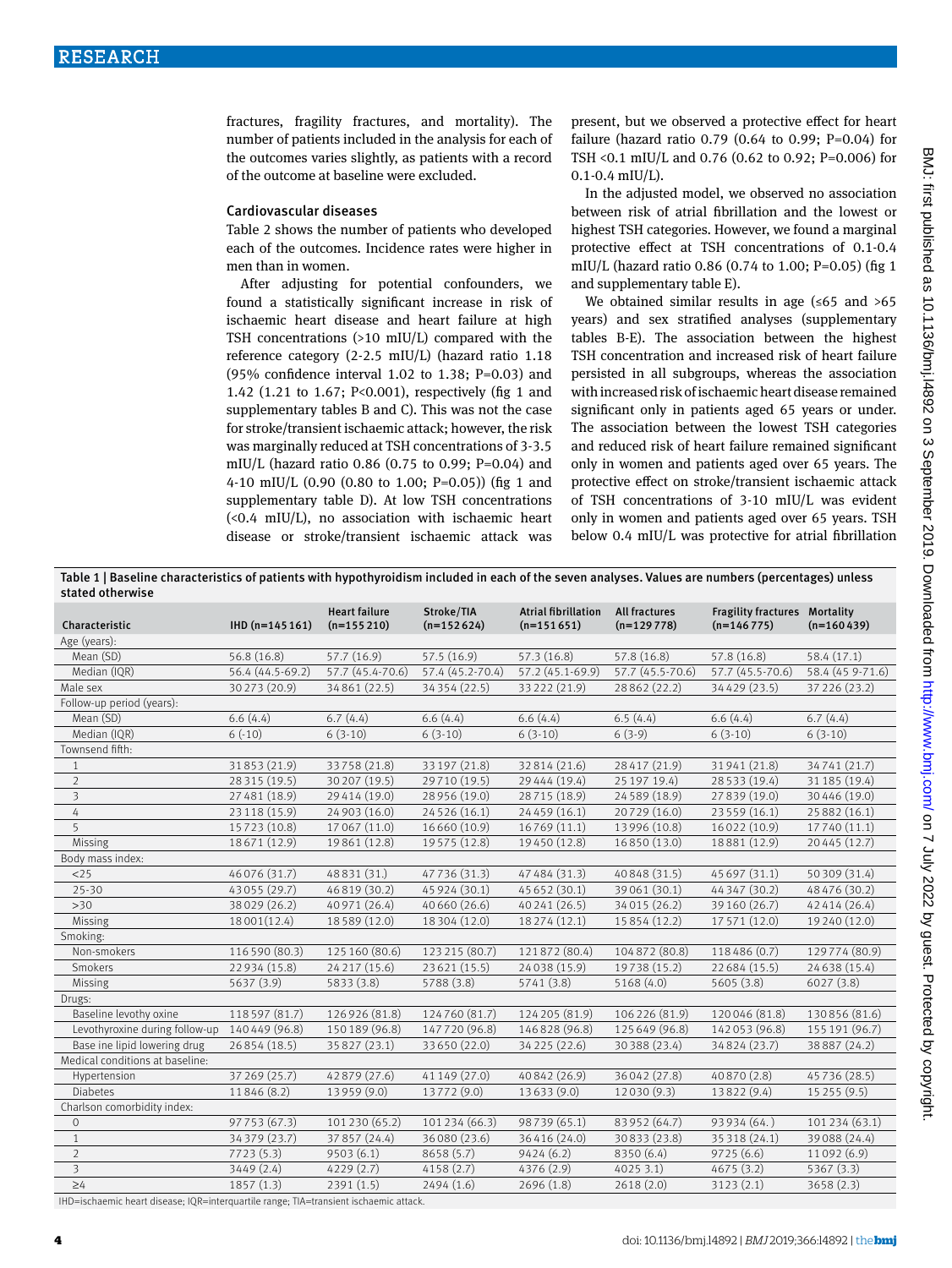in women, and TSH 0.1-0.4 mIU/L was protective for atrial fibrillation in patients aged 65 years or under.

#### All cause mortality

In the adjusted model, both the lowest and highest TSH concentrations were associated with increased mortality compared with the reference TSH category (hazard ratio 1.18 (1.08 to 1.28; P<0.001), 1.29 (1.22 to 1.36; P<0.001), and 2.21 (2.07 to 2.36; P<0.001) for TSH <0.1 mIU/L, 4-10 mIU/L, and >10 mIU/L (fig 1 and supplementary table F).

In sex stratified subgroup analysis, the associations between the lowest and highest TSH concentrations and increased mortality remained significant in both men and women. We observed some evidence of reduced mortality in men with TSH 3-3.5 mIU/L (hazard ratio 0.88 (0.77 to 0.99). In age stratified analysis, the association between increased mortality and highest TSH remained in both the younger and older subgroups, but the association with lowest TSH became non-significant.

#### Fractures

In the adjusted model, we found no association between low or high TSH and risk of all fractures; however, we observed an increase in risk of fragility fractures at TSH concentrations above 10 mIU/L compared with the reference category (hazard ratio 1.15 (1.01 to 1.31;  $P=0.03$ )) (fig 1 and supplementary table G and H). This was predominantly driven by women and older patients (hazard ratio 1.18 (1.02 to 1.35) and 1.37 (1.17 to 1.61), respectively); the association was nonsignificant in men and patients aged 65 years or under. In age stratified analysis, we also found some evidence of a reduction in risk of fragility fractures in patients aged 65 years or under at TSH 3-3.5 mIU/L (hazard ratio 0.82 (0.68 to 0.99)).

#### **Discussion**

In this analysis using repeated measures of TSH concentration over time, we investigated whether maintaining TSH at different concentrations across the "normal" and "abnormal" range in hypothyroid patients was associated with long term adverse outcomes. We found no difference in mortality rates within the recommended normal TSH range of 0.4-4 mIU/L; however, mortality was higher in the lowest TSH category  $( $0.1$  mIU/L) and for concentrations$ above 4 mIU/L. Similarly, we observed no increase in risk of ischaemic heart disease, heart failure, stroke/ transient ischaemic attack, atrial fibrillation, and fractures in patients with hypothyroidism across TSH concentrations within the specified normal range. The risk of heart failure was elevated when TSH was above 10 mIU/L and lower when TSH was below 0.4 mIU/L. Interestingly, we found a higher risk of fragility fractures for TSH above 10 mIU/L, driven predominantly by women and patients aged over 65 years.

We explored whether the findings were robust in sex and age specific analyses. The cardiovascular effects of subclinical hyperthyroidism and hypothyroidism have been studied in great detail,  $37 \frac{38}{3}$  and evidence suggests that these may be age related,  $39\,40$  although this has not been universally confirmed. $41$  Age seems to have a rather neutral effect when variation of thyroid function within the reference range is studied. $4243$  We found little evidence to suggest a differential pattern of response on the basis of sex or age within the recommended normal range. Some evidence existed of reduced risk of stroke/transient ischaemic attack in women and patients aged over 65 years when TSH concentrations were within 3-4 mIU/L, but this was offset by a higher risk of atrial fibrillation in those aged over 65 years. At TSH 3-3.5 mIU/L, we also found some evidence of a decrease in mortality in men and a decrease in risk of fracture in patients aged 65 years or under. These findings may be the result of multiple testing, although each result occurs within the 3-4 mIU/L concentration range.

In clinical terms, these findings corroborate the current recommendations for management of hypothyroid patients. However, by showing effects on all cause mortality when hypothyroidism is suboptimally treated, our findings challenge the notion of a "benign" disease and underline the need for diligent monitoring, which is sometimes overlooked during the long course of the disease in real life scenarios. In the study dataset, 11.6% and 32.4% of the annual TSH measures were below (< $0.4$  mIU/L) or above (> $4$  mIU/L) the recommended optimal range, respectively, which is largely in line with previous relevant reports.<sup>44</sup>

#### Strengths and limitations of study

To our knowledge, this is the first study that has taken variation of TSH concentrations over time (years) into account in the design. An earlier study by Flynn et al included multiple TSH measures for each patient but

| Table 2   Sex specific incidence rates of cardiovascular diseases, atrial fibrillation, fractures, and mortality |                               |                   |                |       |                                        |        |        |  |  |  |  |  |
|------------------------------------------------------------------------------------------------------------------|-------------------------------|-------------------|----------------|-------|----------------------------------------|--------|--------|--|--|--|--|--|
|                                                                                                                  | No of patients (person years) |                   | No of outcomes |       | Incidence rate per 10 000 person years |        |        |  |  |  |  |  |
| <b>Outcomes</b>                                                                                                  | Men                           | Women             | Men            | Women | Men                                    | Women  | All    |  |  |  |  |  |
| <b>IHD</b>                                                                                                       | 30 273 (178 000)              | 114888 (779059)   | 1500           | 3024  | 84.27                                  | 38.82  | 47.27  |  |  |  |  |  |
| Heart failure                                                                                                    | 34861 (209 124)               | 120349 (825738)   | 1338           | 2424  | 63.98                                  | 29.36  | 36.35  |  |  |  |  |  |
| Stroke/TIA                                                                                                       | 34354 (203721)                | 118 270 (804 929) | 1395           | 3827  | 68.48                                  | 47.54  | 51.77  |  |  |  |  |  |
| Atrial fibrillation                                                                                              | 33 222 (197 964)              | 118429 (808058)   | 1674           | 3836  | 84.56                                  | 47.47  | 54.77  |  |  |  |  |  |
| All fractures                                                                                                    | 28862 (169788)                | 100916 (672025)   | 1528           | 8857  | 89.99                                  | 131.79 | 123.36 |  |  |  |  |  |
| Fragility fractures                                                                                              | 34429 (204920)                | 112 346 (759 068) | 1007           | 6121  | 49.14                                  | 80.64  | 73.94  |  |  |  |  |  |
| Mortality                                                                                                        | 37 226 (222 792)              | 123 213 (846 323) | 7555           | 14488 | 339.11                                 | 171.19 | 206.18 |  |  |  |  |  |

IHD=ischaemic heart disease; TIA=transient ischaemic attack.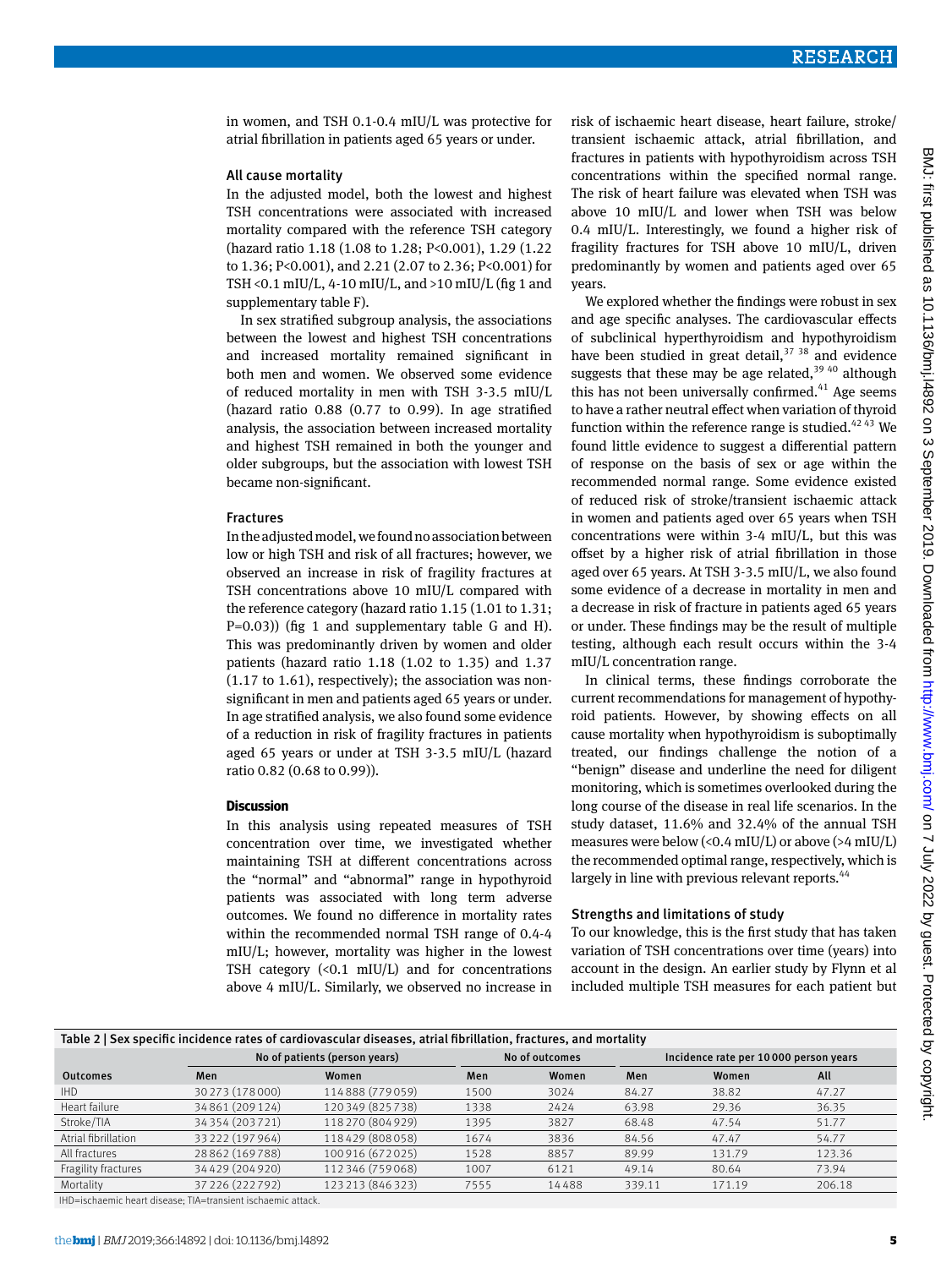



**Atrial fibrillation**





Fig 1 | Hazard ratios with 95% CIs for each of seven outcomes for different thyroid stimulating hormone (TSH) categories relative to 2-2.5 mIU/L reference category. TIA=transient ischaemic attack

> used these to create a single weighted mean value that was used to assign patients to one of four categories (suppressed, low, normal, and high  $TSH$ <sup>6</sup>; the method did not account for changes in TSH concentration or category during the follow-up period. The results obtained using our methods are reassuring and suggest that misclassification bias, resulting from different TSH concentrations during the course of life in any individual, had a minimal effect on the outcomes

studied. This, combined with the rigorous selection of covariates and a large and well powered study population, enabled us to explore a comprehensive list of relevant outcomes reflecting the full spectrum of cardiovascular disease.

However, the findings should be interpreted in the context of the limitations of the study. Firstly, we did not differentiate the cause of hypothyroidism (for exam ple, autoimmune, post-radioiodine or thyroidectomy,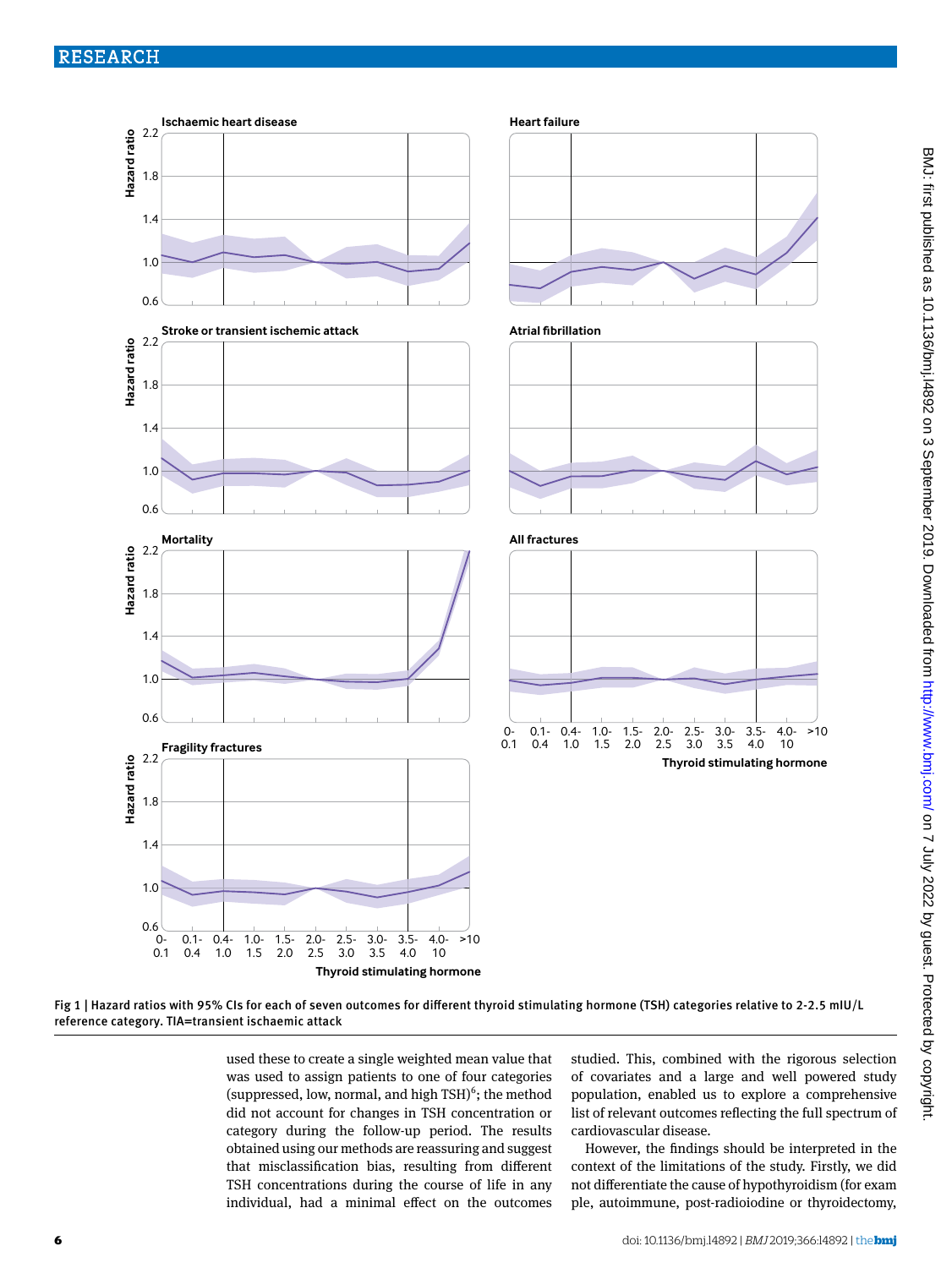and thyroiditis). Furthermore, assay variability, potential interference with rheumatoid factors or heterophilic antibodies, occasional cases of macro-TSH, the observed age related shift towards higher TSH concentrations in older iodine sufficient patients, and obesity may affect this population based sample to an extent. $45-48$  As we could not confirm diagnoses, a small proportion of patients with subclinical hypothyroidism may have been miscoded as having hypothyroidism in general practice. We treated TSH as a time varying covariate; for other variables, we included baseline values in the model, but these too (for example, smoking status, body mass index, and drugs) may have varied over time. The median followup period was six years; this may not be sufficient to observe all long term outcomes. However, observing that the detrimental effects become apparent when TSH concentrations dissociate from normal limits, we can be relatively confident that the results reflect a true effect (type I error is minimal). Cause specific mortality is not recorded in THIN, so we could not ascertain cause of death. The increase in mortality observed at high TSH concentrations could be the result of cardiovascular disease resulting in sudden death that is not captured in the database (cause specific mortality). The possibility of reverse causality also exists, whereby the last TSH measurement close to death may have been aberrant. In the primary analysis, we did not exclude patients with pituitary disease, in whom TSH concentrations may not accurately reflect circulating thyroid hormone concentrations owing to TSH deficiency being caused by inadequate secretion of TSH. However, we did a sensitivity analysis for the mortality outcome in which we excluded the 1416 (0.9%) patients with a record of pituitary disease; this had no effect on the findings. Osteoporosis is poorly recorded in primary care, so we could not include osteoporosis as an outcome; we used fragility fracture as an alternative.

#### Implications of findings

Our findings may have important implications for research and clinical practice. The finding that long term outcomes remain similar across a wide range of "normal" TSH concentrations supports flexibility in the levothyroxine dosing schemes to preserve TSH within the normal range. Extrapolating, this is also supportive of the not uncommonly overlooked importance of an individual's set point in thyroid homoeostasis, as opposed to the laboratory reference.<sup>7</sup> Related to the above, the local, tissue level activation or inactivation of thyroid hormones by deiodination (D2 and D3 deiodinases, which are critical determinants of the cytoplasmic triiodothyronine  $pool<sup>49</sup>$ ) may provide the individual with the necessary buffering capacity to control the activation of thyroid receptors at the tissue level according to the individual's needs, provided that this buffering capacity is not overwhelmed by high or low hormone concentrations. From a clinical perspective, this study provides strong support for the current recommendations on the clinical management of hypothyroid patients and validates with hard evidence the latest American Thyroid Association and British Thyroid Association guidelines.<sup>78</sup>

#### Conclusions

Using repeated measures of TSH concentration over time in a well balanced and highly powered study population, we observed no clinically meaningful difference in the pattern of long term health outcomes, including all cause mortality, heart failure, ischaemic heart disease, stroke/transient ischaemic attack, atrial fibrillation, all fractures, and fragility fractures, in patients with a diagnosis of hypothyroidism when TSH concentrations lie within normal limits. However, targets for individual patients should be considered in line with their clinical needs.

#### **AUTHOR AFFILIATIONS**

 $\frac{1}{1}$ Institute of Applied Health Research, University of Birmingham, Edgbaston, Birmingham B15 2TT, UK

<sup>2</sup>NHS Greater Glasgow and Clyde, Glasgow, UK

<sup>3</sup>Institute of Metabolism and Systems Research, Edgbaston, Birmingham B15 2TT, UK

4 Institute of Translational Medicine, University of Birmingham, Edgbaston, Birmingham B15 2TT, UK

<sup>5</sup> Centre for Endocrinology, Diabetes and Metabolism, Edgbaston, Birmingham B15 2TT, UK

6 Department of Endocrinology, 424 General Army Training Hospital, Thessaloniki, Greece.

7 Health Data Research UK Midlands, Institute of Translational Medicine, Edgbaston, Birmingham B15 2TH, UK

Contributors: RT and NJA are joint first authors and contributed equally. KAT and KN are joint senior authors. KN, KAT, and CS developed the research question. RT, NJA, and KN designed the study and analysis, interpreted the results, and drafted the manuscript. NT and DS provided input on the study design. MP supervised the analysis. All authors reviewed and revised the manuscript. The corresponding author attests that all listed authors meet authorship criteria and that no others meeting the criteria have been omitted. RT is the guarantor.

#### Funding: None.

Competing interests: All authors have completed the ICMJE uniform disclosure form at [http://www.icmje.org/coi\\_disclosure.pdf](http://www.icmje.org/coi_disclosure.pdf) (available on request from the corresponding author) and declare: no support from any organisation for the submitted work; KN has received funding from AstraZeneca and fees from Sanofi, MSD, and Boehringer Ingelheim outside the submitted work; no other relationships or activities that could appear to have influenced the submitted work.

Ethical approval: The THIN data collection scheme and research carried out using THIN data were approved by the NHS South-East Multicentre Research Ethics Committee in 2003; under the terms of this approval, studies must undergo independent scientific review. The study protocol was approved by the Scientific Review Committee in August 2018 (SRC reference number: 18THIN068).

Transparency declaration: The lead author (the manuscript's guarantor) affirms that this manuscript is an honest, accurate, and transparent account of the study being reported; that no important aspects of the study have been omitted; and that any discrepancies from the study as planned (and, if relevant, registered) have been explained.

#### Data sharing: No additional data available.

This is an Open Access article distributed in accordance with the Creative Commons Attribution Non Commercial (CC BY-NC 4.0) license, which permits others to distribute, remix, adapt, build upon this work non-commercially, and license their derivative works on different terms, provided the original work is properly cited and the use is noncommercial. See:<http://creativecommons.org/licenses/by-nc/4.0/>.

<sup>1</sup>  Taylor PN, Albrecht D, Scholz A, et al. Global epidemiology of hyperthyroidism and hypothyroidism. *Nat Rev Endocrinol* 2018;14:301-16. doi:10.1038/nrendo.2018.18